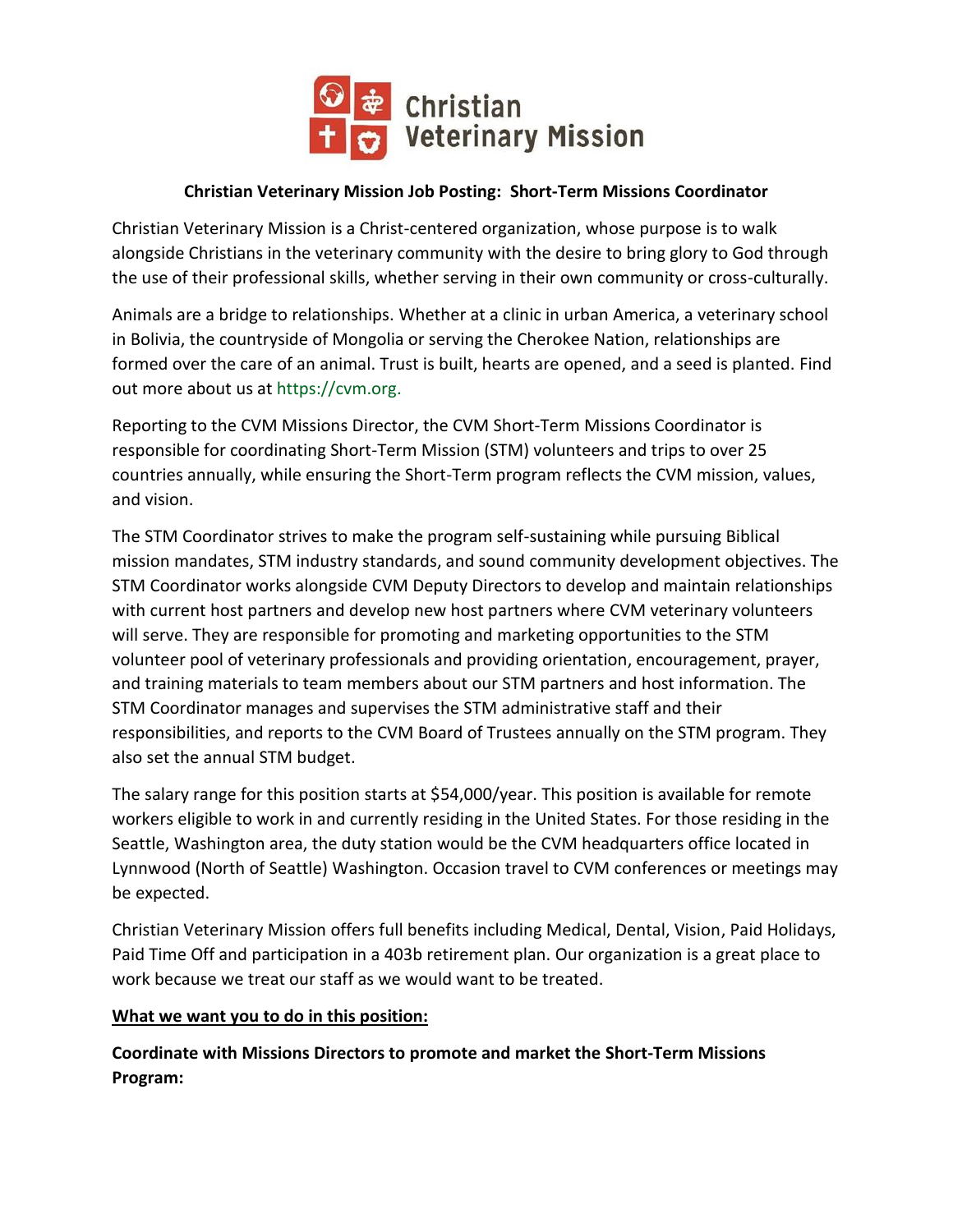- Ensure that it reflects CVM mission and values.
- Maintain reports, pictures and stories appropriate for CVM publications and web usage.

#### **Coordinate Short-Term Volunteer Engagement Process:**

• Collaborate with CVM colleagues to develop Site Stacker structures and features to meet CVM organizational needs.

## **Coordinate with Missions Directors to develop trip opportunities, host site information and update country and trip information packets sent to STM participants:**

- Annually update information packets for future participants.
- Produce and manage trip announcement process and web calendar.

### **Coordinate and evaluate administration of Short-Term trips and complete sending and receiving all necessary paperwork by correct dates:**

• Provide back up support and track STM fundraising accounts, receipting and goodsin-kind and volunteer trip calls.

# **Manage Short-Term program to reflect CVM vision and strategy to make the program selfsustaining and to pursue Biblical mandates, industry standards and sound development objectives:**

• Support CVM mission and vision and strive to develop self-sustaining programs.

#### **Recruit, train and develop Short-Term Mission leaders:**

• Provide material/information to continually improve training for trip leaders through online training and mentoring.

#### **Supervise Short-Term Staff:**

• Meet regularly to encourage, problem solve and provide direction. Set tone for STM office with administrative team.

#### **Report regularly to the Missions Director:**

- Provide written and oral reports about the STM program to staff, CVM Board of Trustees, or others, as needed.
- Work collaboratively with supervisor, coworkers, and customers.